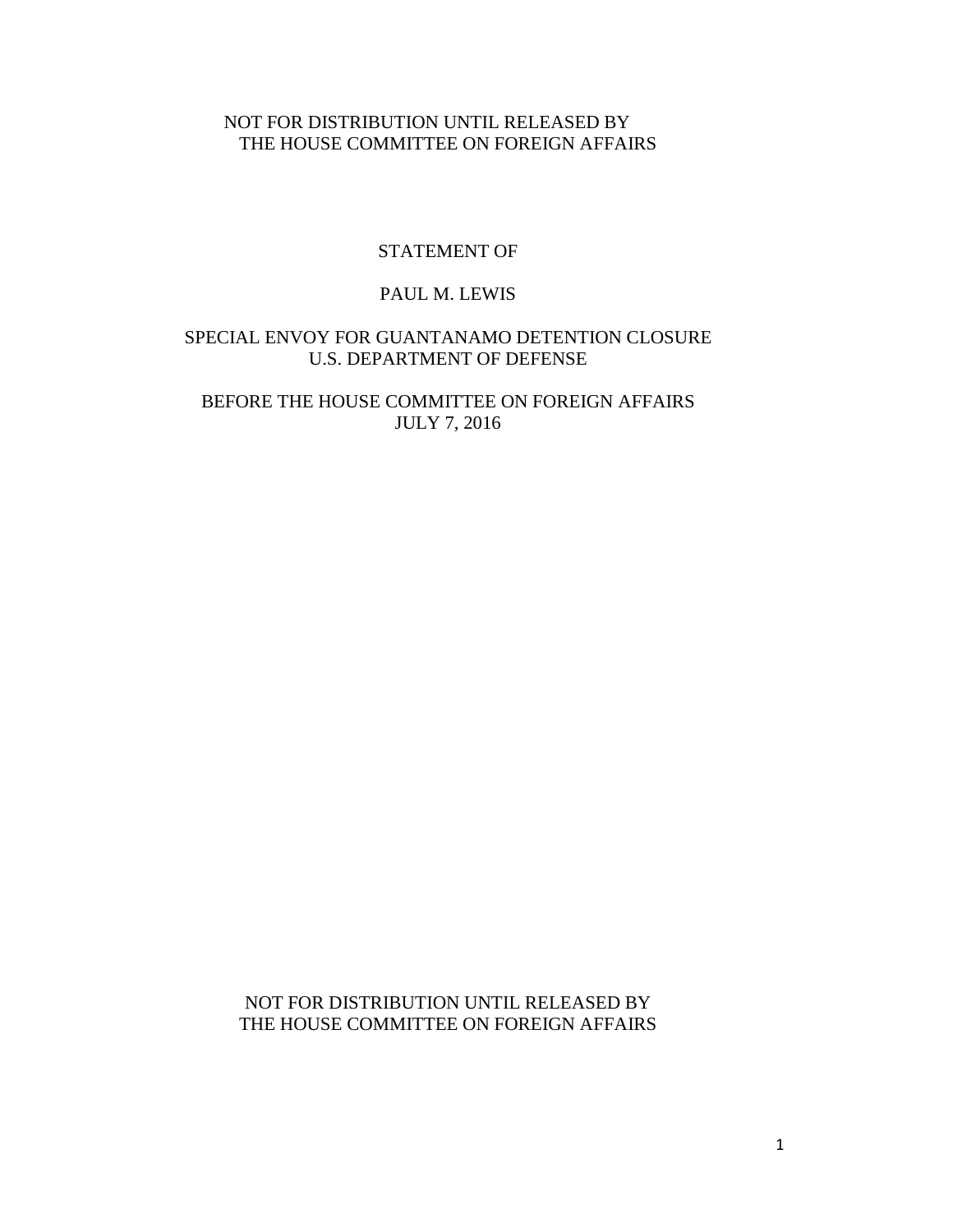Chairman Royce, Ranking Member Engel, distinguished members of the committee, thank you for the opportunity testify again regarding the Administration's Guantanamo detainee transfer process and plan to close the Guantanamo Bay detention facility.

I am pleased to join my colleague Lee Wolosky, the Department of State Special Envoy for Guantanamo Detention Closure.

#### *Overview*

There are **79** detainees remaining at the Guantanamo Bay detention facility. Of these**, 29** are currently eligible for transfer**, 10** are being prosecuted or have been sentenced, and **40** are in the process of being reviewed by the Periodic Review Board processes.

Secretary of Defense Carter has approved the transfer of **43** detainees – **28** of whom have been transferred this year. Secretary Hagel approved the transfer of **44** detainees, Secretary Panetta **7** and Secretary Gates **65**. During this Administration **159** detainees have been transferred.

### *Closure Is a National Security Imperative*

At the outset I want to reiterate one continuing fundamental point regarding the detention facility at Guantanamo Bay. The President and his national security team have determined that closing this detention facility is a national security imperative. The President and the leadership of his national security team believe that the continued operation of the detention facility at Guantanamo weakens our national security by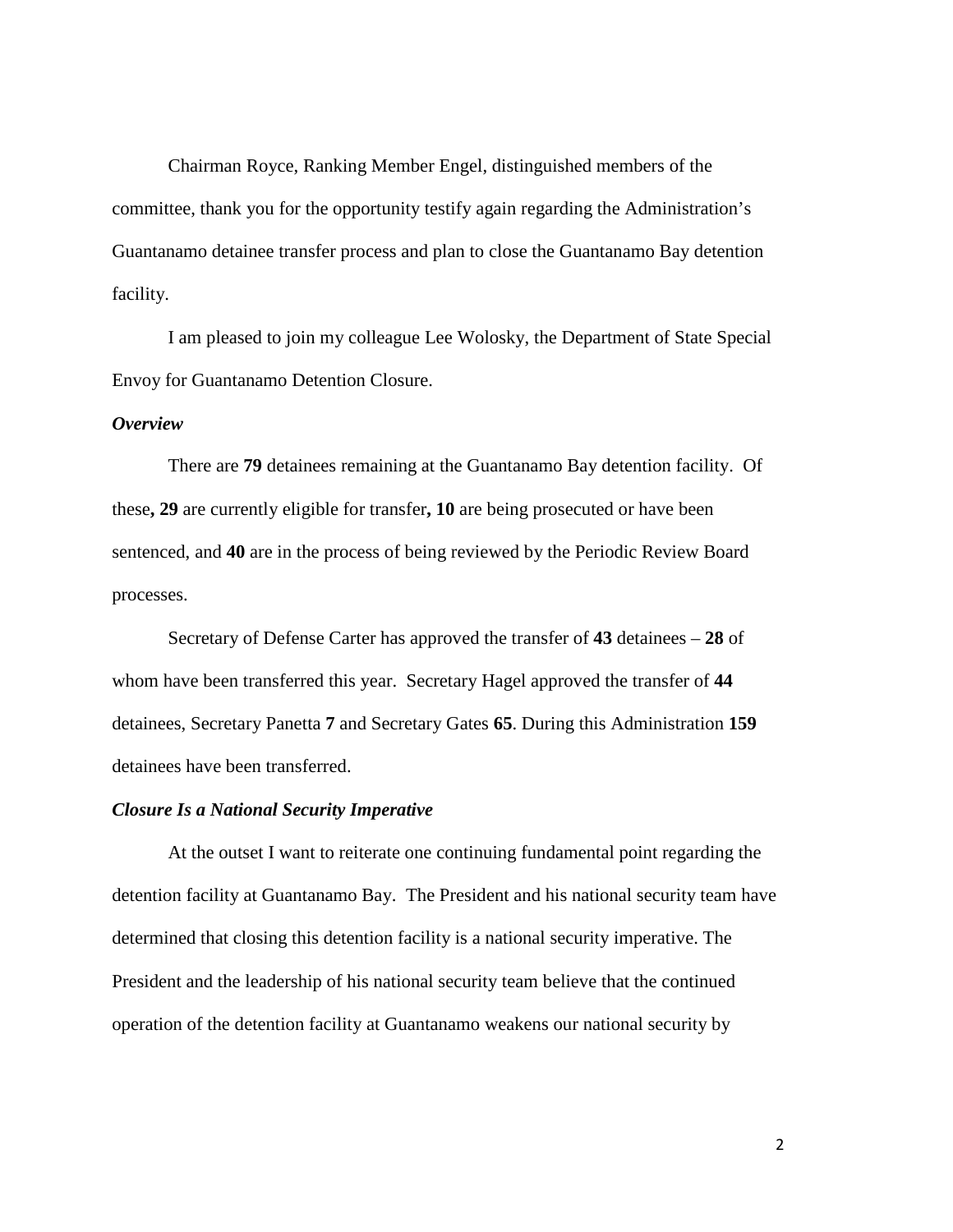damaging our relationships with key allies and partners, draining resources, and providing violent extremists with a propaganda tool.

As you know, this view is shared by former President George W. Bush, and a long list of former secretaries of state, defense, Joint Staff chairmen, and other former military leaders.

These transfers are in the national security interest of the United States and are conducted in a safe and responsible manner.

#### *Prior Testimony*

On March 23, 2016, I testified before this Committee. During that hearing, I was asked whether the Department of Defense had ever knowingly transferred a detainee to a country that did not exhibit an ability to substantially mitigate the risk of recidivism or maintain control of that individual. In response to that question, I stated the Department of Defense had not conducted such a transfer. I stand by my response.

We have addressed the concerns of the Chairman's letter of May 16, 2016 in our recent response, but I would like to take the time to briefly highlight several key points.

The 2016 NDAA requires that, at least 30 days prior to any transfer and in addition to other requirements, the Secretary of Defense certify to Congress that the receiving country has taken or has agreed to take steps to substantially mitigate any risk the individual could attempt to reengage in terrorist activity or otherwise threaten the United States or its allies or interests. The previous requirement, found in §1035 of the 2014 NDAA, likewise required the Secretary of Defense to make a determination that actions that have been taken or are planned to be taken will substantially mitigate the risk

3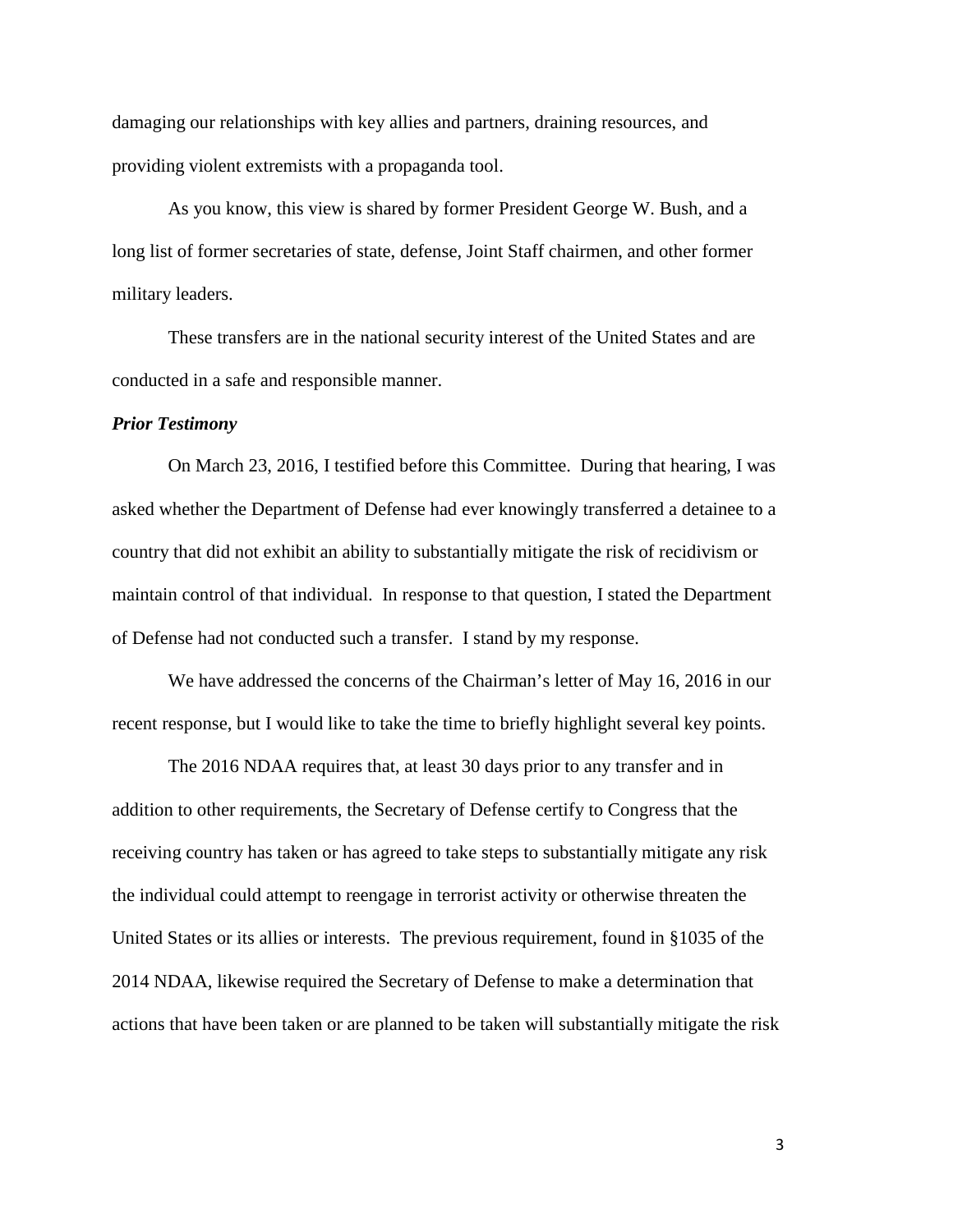of the individual engaging or reengaging in any terrorist or other hostile activity that threatens the United States, or United States persons or interests.

Prior to the transfer of any detainee to a foreign country, the United States Government receives security assurances from the receiving country regarding the actions that the receiving country has taken or agrees to take to substantially mitigate the risk of reengagement. The Department of State has the primary responsibility for negotiating these security assurances with foreign countries. I and others at the Department of Defense work closely with the Department of State in negotiating these assurances.

After the assurances are negotiated, the Secretary of Defense then engages in a robust review process that considers among other things, the assessments of the intelligence community regarding the threat posed by the individual detainee and the security assurances negotiated with the foreign government,

Importantly, updated intelligence, medical, and compliance information is provided to each country regarding detainees under consideration for transfer. Many countries also take the opportunity to travel to GTMO and interview transfer candidates.

If the receiving country has previously taken a detainee who subsequently reengaged in terrorism, the Secretary also specifically considers that in making his determination, including any substantive adjustments to the receiving government's approach to transfers as a result of the experience gained from the previous transfer(s), to include any additional mitigation or corrective measures that can be put in place to address the specific threat that may be posed by former or prospective transferees. As part of this review process and prior to a final determination, the Secretary consults with

4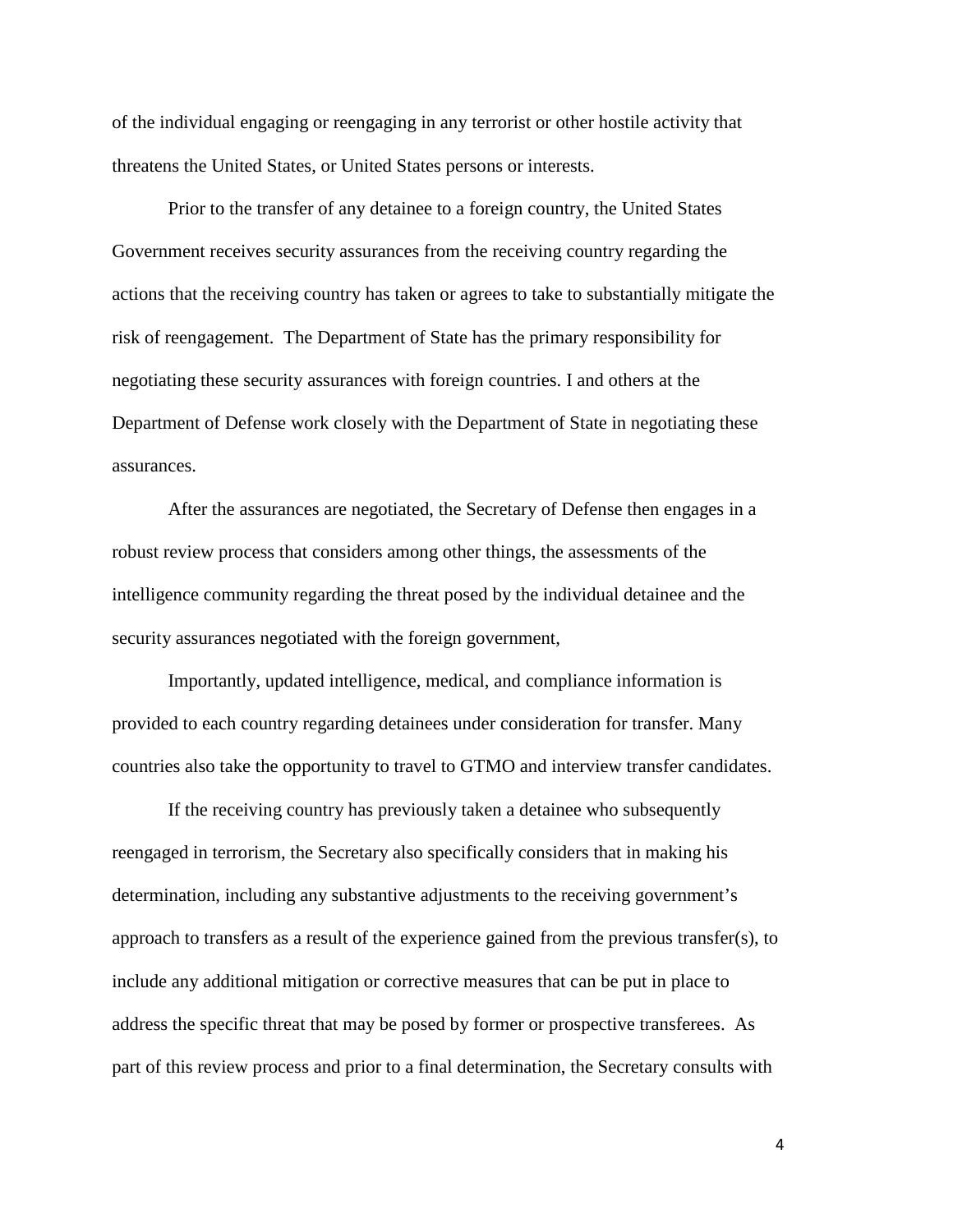the Director of National Intelligence, the Attorney General, the Secretary of Homeland Security, the Secretary of State, and the Chairman of the Joint Chiefs of Staff on the proposed transfer.

After full consideration of all of this information, including a full and up-to-date assessment from the intelligence community, the Secretary makes a determination whether the transfer is in the national security interest of the United States and that the receiving country has taken or agreed to take appropriate steps to substantially mitigate any risk the individual could attempt to reengage in terrorist activity or otherwise threaten the United States or its allies or interests. Reference has been made by the committee to specific intelligence reports. Again, I want to emphasize that the Secretary of Defense considers an up-to-date assessment based on the totality of information available, and consults with the Secretaries of State, and Homeland Security, the Attorney General, the Director of National Intelligence, and the Chairman of the Joint Chiefs of Staff.

For each approved transfer that I have been involved with, under both Secretary Carter and Secretary Hagel, the Secretary personally determined and certified that the relevant statutory requirements were met, including that the foreign government has taken or agreed to take steps to substantially mitigate the risk of the individual engaging or reengaging in any terrorist or other hostile activity that threatened the United States.

Both Secretary Carter and Secretary Hagel have testified forcefully on this issue. Both emphasized their in-depth and rigorous approach to evaluating transfers and the seriousness with which they approached this responsibility.

Not all detainees can be transferred at this time. That is why I fully support the President's policy to support legislation authorizing detention for those detainees who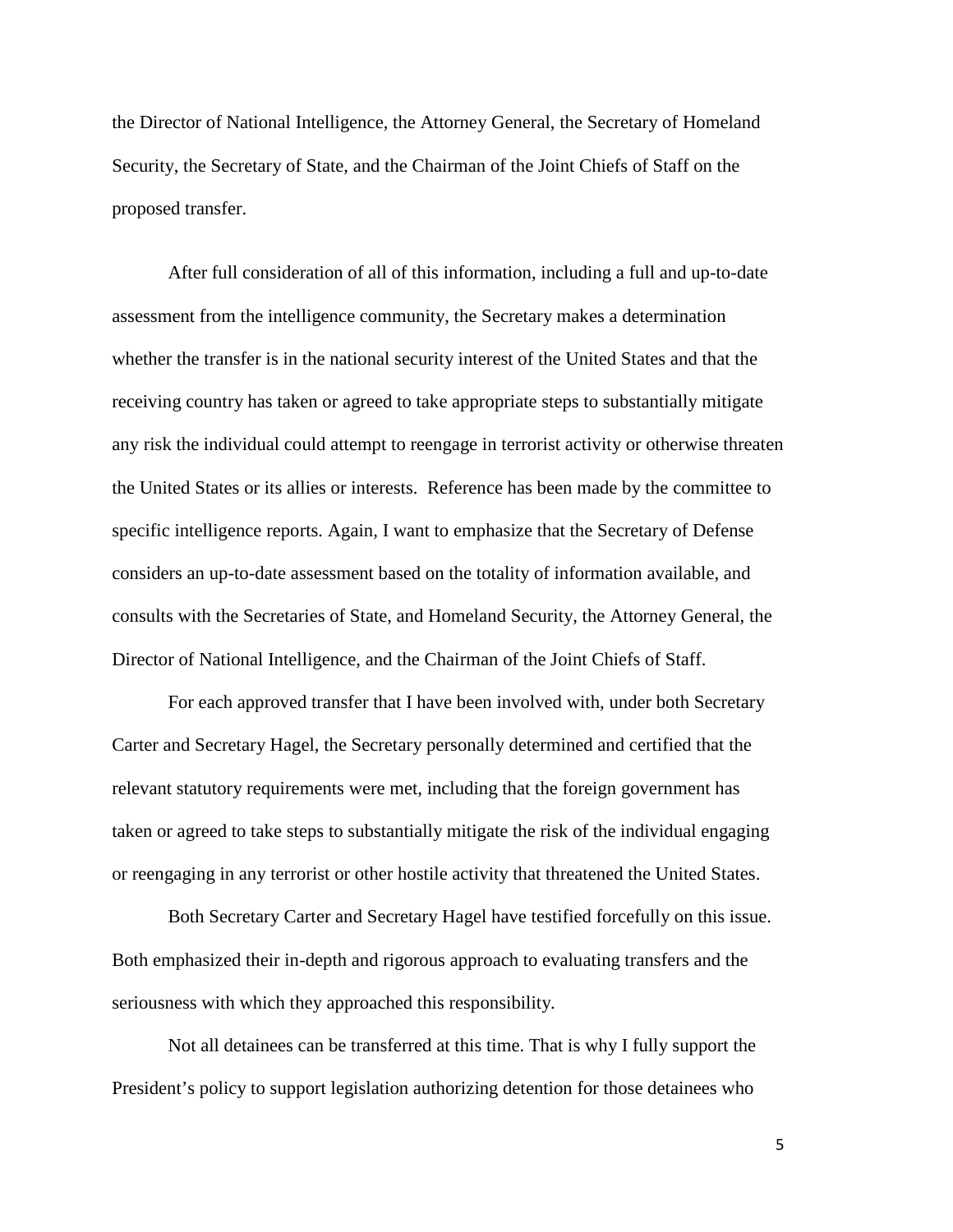currently cannot be repatriated or resettled, in a secure facility in the United States. We continue to seek meaningful engagement from Congress on the Closure Plan we submitted in February.

These transfers have not been conducted in a vacuum. Each transfer is formally notified to Congress and we regularly brief Members and staff on transfers. With the notice of each transfer, we offer to brief congressional leadership and members and staff of all the national security committees. I appreciate the opportunity we have had to regularly brief you and your staff regarding these transfers.

## *Recent Transfer Decisions in a Foreign Policy Context*

Briefly, I think it is important to put recent transfer decisions in a foreign policy context for this committee. Many countries in the international community want us to close the Guantanamo Bay detention facility and many have stepped up to help in this process. Overall, thirty countries since 2009 have accepted for resettlement Guantanamo detainees who are not nationals of their country.

There is broad support in the international community for closure of the detention facility, in addition to the thirty resettlement countries, an additional thirteen have received their own nationals from Guantanamo.

Additionally, there is sustained support for our closure efforts from civil society organizations, both domestically and abroad, and numerous international organizations continue to call on the United States to close Guantanamo, including the Organization of American States. Even the Vatican has expressed its support of our closure efforts. *Conclusion*